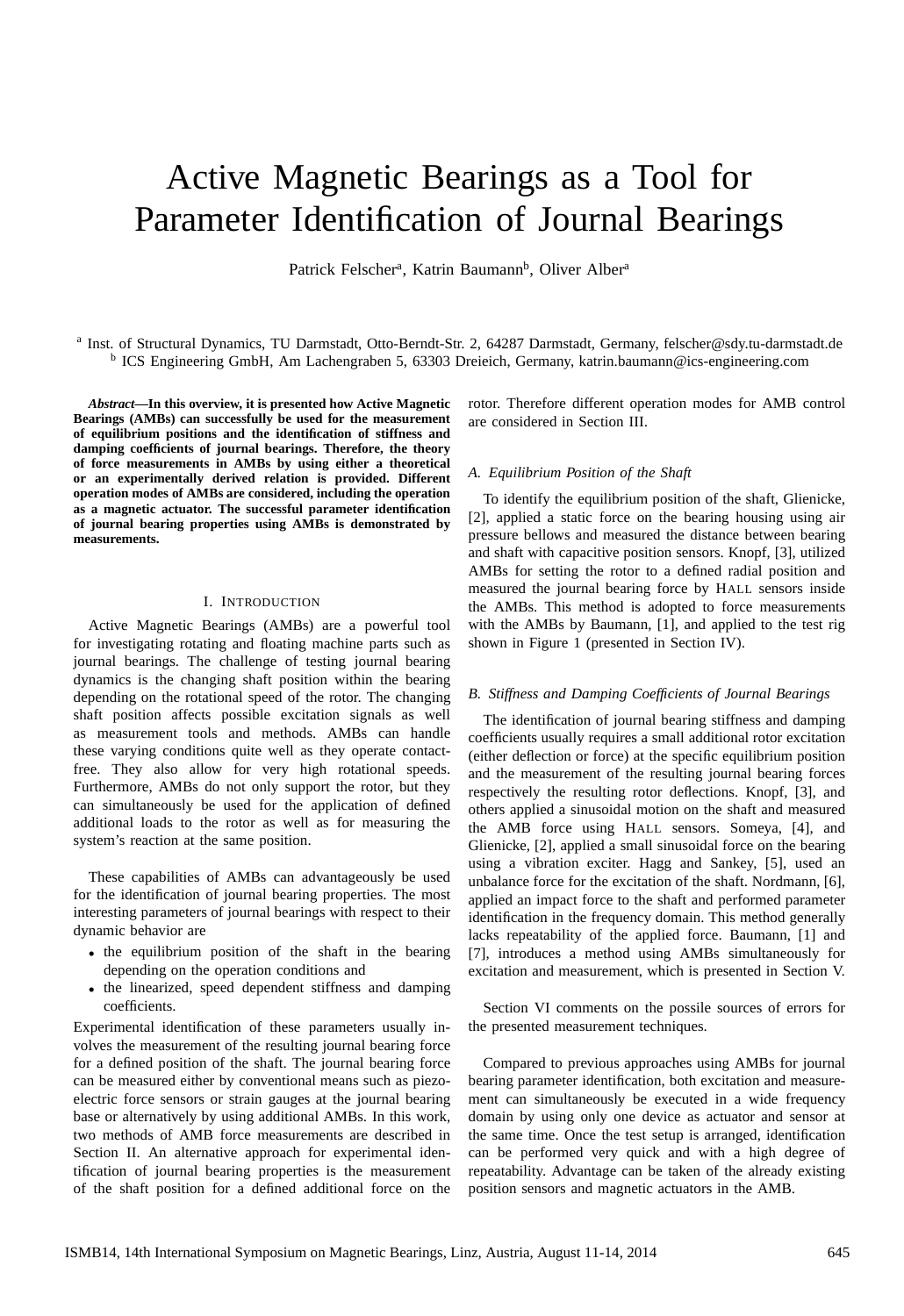

Figure 1. Test rig for parameter identification of a journal bearing using AMBs [1].

#### II. AMB FORCE MEASUREMENTS

The AMB force measurement is generally based on the relation between the rotor position s, the AMB control current  $i$  and the resulting magnetic force  $F$  acting on the rotor. A first, straight-forward approach is to use the theoretical  $s-i-F$ relation as shown for example by Hoffmann, [8]. But as AMBs are influenced by several nonlinearities, a second, experimental approach is used.

#### *A. Theoretical* s*-*i*-*F*-Relation*

Usually, there are at least four coils at the circumference of a radial AMB for applying magnetic forces on the rotor in four directions. A sketch of a typical AMB assembly is shown in Figure 2, [8]. The magnetic force in one direction composes from the two coils located on opposite sides,

$$
F_{js} = F_{js+} - F_{js-} = k_{ML} \left[ \left( \frac{i_V + i_{js}}{s_0 + s_j} \right)^2 - \left( \frac{i_V - i_{js}}{s_0 - s_j} \right)^2 \right], (1)
$$

where s is either the z or y direction,  $F_{j s} = F_{j z}$  or  $F_{j y}$ respectively and  $j = 1, 2$  (describing AMB 1 or 2 in the test rig, see Figure 1). Herein,  $s_0$  is the length of the initial air gap in the magnetic bearing,  $i$  is the current in the coils, generally consisting of a control current  $i_{js}$  and a constant premagnetization current  $i_V$ .  $s_i$  is the distance of the shaft from the center position of the AMB and  $k_{ML}$  is a characteristic constant of the magnetic bearing resulting from material properties and geometry.

# *B. Interpolation of an Experimentally Derived* s*-*i*-*F*-Map*

Unfortunately, AMBs are influenced by several nonlinearities which cannot be considered in equation (1). Therefore, an experimental approach for determining the AMB force was used by Hoffmann, [8], and Baumann, [1]. The idea is to map the magnetic force for numerous combinations of rotor position and control current within the reasonable operating range of the AMB. Based on this data base, the magnetic force can then be inter- or even extrapolated for arbitrary rotor positions and control currents, see Figure 3.



Figure 2. Assembly of an Active Magnetic Bearing [8].



Figure 3. Comparison between the theoretical and the measured  $s-i-F$ relation for the AMB used in [1] (with  $i_{jy} = 0$ ,  $y_j = 0$  and  $i_V = 2.5$  A).

For the force mapping, Hoffmann and Heiland, [8] and [9], developed a test rig in which a non-rotating shaft was supported by thin legs carrying strain gauges. The shaft was then fixed in an AMB at the desired positions and a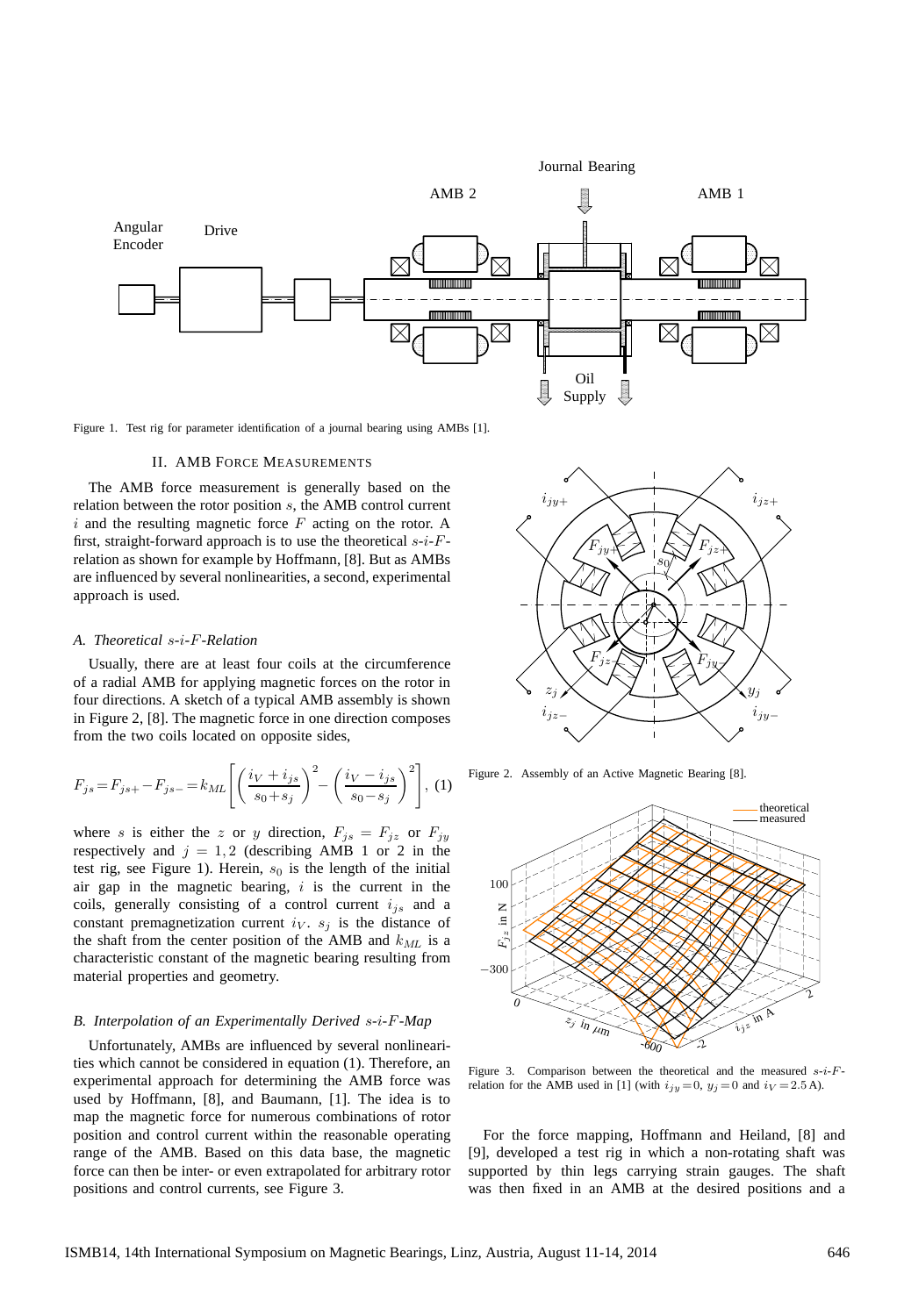defined control current was applied on the AMB magnets. The magnetic force acting on the shaft was then measured by strain gauges and mapped. For mapping and for interpolation, it was taken advantage of the symmetry of the magnetic bearing.

# III. ALTERNATIVE OPERATION MODES OF AMBS

Concerning the necessary control of AMBs and as well their application as actuators, different operation modes have to be considered:

# *A. Position Controlled AMBs*

AMBs are generally used as contactless bearings which shall support a rotor at a specified position. In this case, the rotor shaft is forced to a defined position  $s_{contr}$  by adjusting the magnets' current  $i_{js}$  and consequently the magnetic force  $F_{is}$  by a PID control as shown in Figure 4. The possibility to change the rotor position in the AMBs allows the identification of journal bearing parameters at any position in the fluid film bearing independently from the rotor speed. Also, misalignment effects can be considered.



Figure 4. Position controlled Active Magnetic Bearing.

# *B. Force Controlled AMBs*

If the AMB is primarily used as an actuator, it is more suitable to control the magnetic force of the AMB instead of the position, see Figure 5. In [10], the following approach is presented: First the magnetic force  $F_{js}$  of the magnetic actuator is estimated  $(F_{est})$  using the AMB control current  $i_{cjs}$  and the position measurement of the shaft  $s_j$ . For this, different estimation functions  $F_{est}$  can be used: either the theoretical  $s-i-F$ -function or the experimentally derived  $s-i-F$ -map. In a second step, the estimated magnetic force of the actuator is controlled by a PID control, delivering the final control current  $i_{cjs}$  for the AMB. In [10], the control of the AMB is realized by a dSpace system and the magnetic force is estimated using the theoretical  $s-i$ -F-function (equation 1).



Figure 5. Force controlled Active Magnetic Bearing.

#### *C. Force and Position Controlled AMBs*

If the AMB is only used as an actuator as presented in Section B, additional bearings are needed to carry the rotor weight and to ensure the position of the shaft. At the test rig shown in Figure 1, the AMBs are primarily controlling the correct rotor position in the fluid film bearing. In order to run the journal bearing with different additional external loads applied by the AMBs, a combination of force and position control is necessary. In addition to the force control, Roy [11] controls the inclination angle of the rotor system to zero with forces acting in opposite directions in the two AMBs. This allows the shaft to move in lateral direction in the journal bearing depending on rotational speed and external load. Applying additional loads to the journal bearing using the AMBs gives the opportunity to change the operating conditions (SOMMERFELD number, eccentricity, stiffness and damping coefficients) of the journal bearing at constant speed. Also, time dependent loads can be applied by the AMBs based on the  $s-i-F$ -map, simulating real load characteristics. In a test



Figure 6. Eccentricity ratios  $\varepsilon$  depending on angular speed  $\dot{\varphi}$  and three load conditions  $F_+$ , [11]

three different additional static forces  $F_{+}$  acting in opposite direction of the gravity are applied. The resulting eccentricity ratios  $\varepsilon$  of the equilibrium positions in the journal bearing depending on the angular speed  $\dot{\varphi}$  and the load conditions  $F_{+}$ are shown in Figure 6.

# IV. MEASUREMENT OF THE JOURNAL BEARING EQUILIBRIUM POSITION WITH AMBS

The position control proposed in section III is used within the method for measuring the equilibrium rotor position in a journal bearing introduced by Knopf, [3], and revised by Baumann, [1]: For defined radial rotor positions, the resulting journal bearing force is measured with the help of the AMBs. As the resulting force in a journal bearing acts in the same direction as the applied load, the attitude angle  $\gamma_0$  is known from the direction of the resulting force.

In detail, the rotor is placed at several defined radial positions along one of the magnetic axes of the AMBs by controling the AMB position. Then the rotor position, the control currents of the AMBs, and the rotational speed are measured in a first run at constant speed (with journal bearing operation, subscript  $n$ ) and in a second run at zero rotational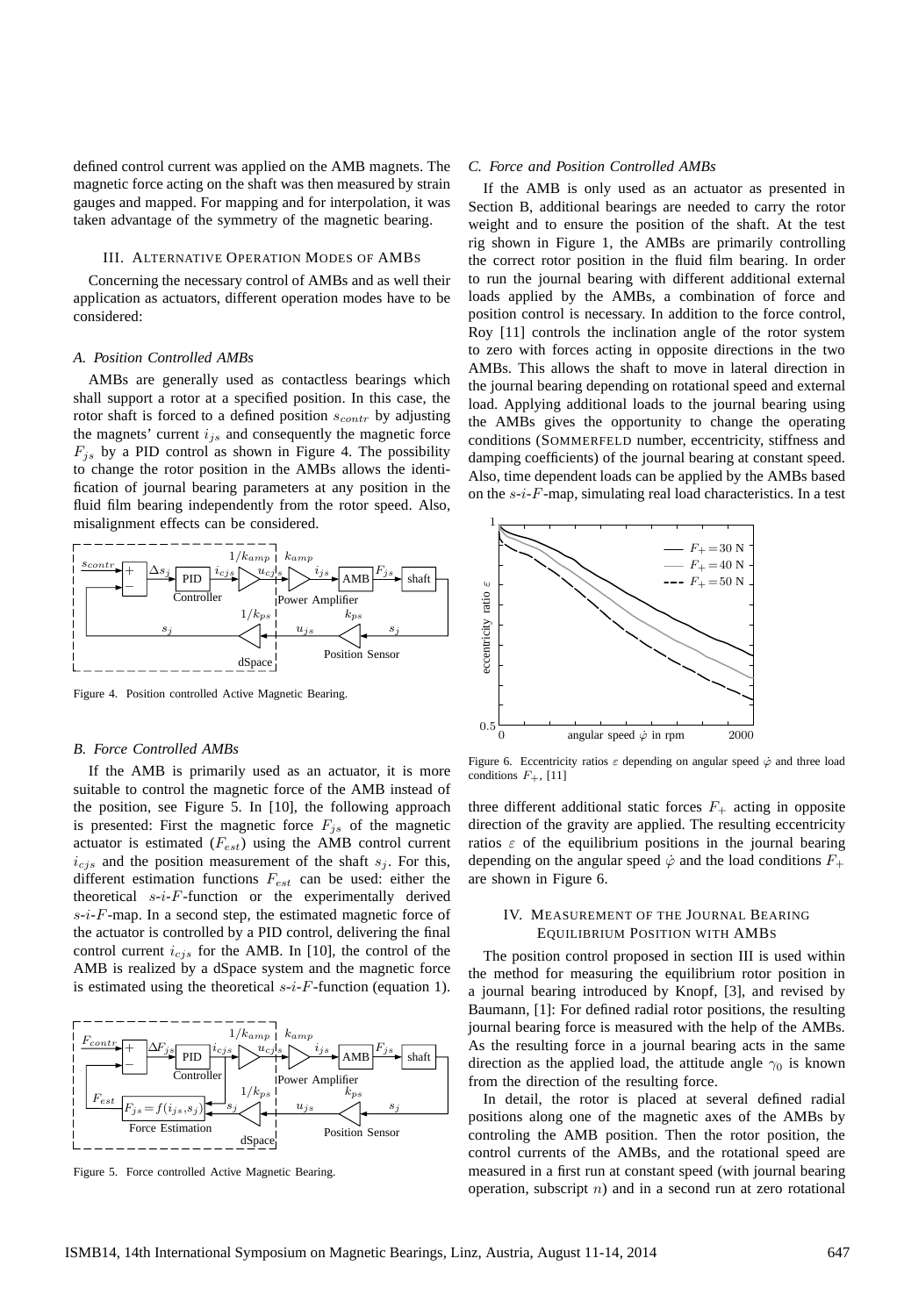

Figure 7. Equilibrium rotor position of the tested journal bearing, [1]

speed (without journal bearing operation, subscript 0). In the next step, the AMB force components  $F_{1z}$ ,  $F_{2z}$ ,  $F_{1y}$  and  $F_{2y}$ for both magnetic bearings 1 and 2 are either calculated using the theoretical approach (1) or interpolated using the experimentally derived s-i-F-map. The journal bearing force  $F_G$ then results from the difference between the magnetic forces in both runs (with and without journal bearing operation),

$$
F_{Gz} = F_{1z_0} + F_{2z_0} - F_{1z_n} - F_{2z_n}
$$
  
\n
$$
F_{Gy} = F_{1y_0} + F_{2y_0} - F_{1y_n} - F_{2y_n}
$$
 (2)

Finally, the attitude angle  $\gamma_0$  is calculated from

$$
\gamma_0 = \arctan \frac{F_{Gz}}{F_{Gy}}.
$$
\n(3)

Figure 7 presents the experimental and some numerical results for the tested journal bearing in comparison to several reference data from GASCH, NORDMANN and PFÜTZNER, [12, Tab. 12.1], from SOMEYA, [13, Calc. No. 2], and from DIN 31652, [14, Tab. 18]. The experimental results agree with the reference data in an accaptable manner. Only for small rotor deflections ( $\varepsilon$  < 0.5), some moderate differences have to be noticed.

# V. IDENTIFICATION OF JOURNAL BEARING STIFFNESS AND DAMPING COEFFICIENTS WITH AMBS

# *A. General Measurement Method*

In general, the stiffness and damping coefficients of journal bearings are linearized at the equilibrium position for small deflections, [12]. Therefore, they can be identified by applying a force on the rotor and measuring the rotor's deflection or vice versa, [2] or [4]. As the equilibrium position of the shaft is speed dependent, the stiffness and damping coefficients are speed dependent as well.

AMBs are quite useful for the identification as they allow to place the rotor at a desired (equilibrium) position and as they can apply small additional magnetic forces on the rotor simultaneously. The resulting small rotor deflections around the equilibrium position can also be measured by the AMB

displacement sensors.

Baumann, [1], proposes the following method for the identification of stiffness and damping coefficients of journal bearings using AMBs:

For the measurement, the rotor is placed either at the equilibrium position depending on the rotational speed or at the corresponding radial position at one of the AMB axes. In the latter case, the final stiffness and damping coefficients have to be converted by a geometric transform connecting the equilibrium position with the chosen AMB axis. Now, small additional excitation currents  $i_{ejs}$  are defined and added to the control currents  $i_{cjs}$  for applying additional excitation forces on the rotor by the AMB. Then, the AMB currents with and without the additional excitation currents, the rotor position, and the rotational speed are measured. For each operating point, several samples are recorded.

Afterwards, the additional rotor deflections  $\Delta \mathbf{r} = [\Delta y, \Delta z]^T$ around the equilibrium position are calculated by subtracting the equilibrium position from the measured rotor position. The additional excitation force  $\mathbf{F} = [F_y, F_z]^T$  is obtained from the difference between the total magnetic force (resulting from the total AMB current) and the magnetic control force (only due to the control current). Because of the AMB's nonlinearities, it is not advisable to estimate the excitation forces directly from the excitation current. For describing the forces, the theoretical approach or preferably the experimental  $s-i$ -F-map can be used.

Now, the speed dependent journal bearing stiffness and damping coefficients  $c_{kl}$  und  $b_{kl}$  with  $k, l = y, z$  can be determined from the complex coefficient matrix

$$
\mathbf{K}(\overline{\Omega}) = \begin{bmatrix} c_{yy} + i\overline{\Omega}b_{yy} + \overline{\Omega}^2 m_{yy} & c_{yz} + i\overline{\Omega}b_{yz} + \overline{\Omega}^2 m_{yz} \\ c_{zy} + i\overline{\Omega}b_{zy} + \overline{\Omega}^2 m_{zy} & c_{zz} + i\overline{\Omega}b_{zz} + \overline{\Omega}^2 m_{zz} \end{bmatrix}
$$
 (4)

derived from the linearized equation of motion

$$
\widehat{\mathbf{F}}(\overline{\Omega}) = \mathbf{K}(\overline{\Omega}) \; \Delta \widehat{\mathbf{r}}(\overline{\Omega}). \tag{5}
$$

The complex coefficient matrix can be calculated from the cross power spectral density matrix  $S_{Fr}$  between the excitation F and the response  $\Delta$ r, and from the auto spectral density matrix  $S_{rr}$  of the responses  $\Delta$ r by (for details see [1])

$$
\mathbf{K}^*(\overline{\Omega}) = \widetilde{\mathbf{S}}_{Fr}(\overline{\Omega}) \widetilde{\mathbf{S}}_{rr}^{-1}(\overline{\Omega}), \qquad (6)
$$

where  $\mathbf{K}^*(\overline{\Omega})$  is the complex conjugate stiffness matrix  $\mathbf{K}^*(\overline{\Omega})$ . At last, the stiffness and damping coefficients  $c_{kl}$  and  $b_{kl}$  as well as the mass parameters  $m_{kl}$  are determined by splitting the complex coefficient matrix  $\mathbf{K}(\overline{\Omega})$  in its real and imaginary part,

$$
\operatorname{Re}\{k_{kl}\} = c_{kl} + \overline{\Omega}^2 m_{kl} \quad \text{and} \quad \operatorname{Im}\{k_{kl}\} = \overline{\Omega} b_{kl}, \tag{7}
$$

and a final least square fitting.

# *B. Types of Excitation*

The use of AMBs for exciting rotating systems allows a fast and reproducible identification of journal bearing parameters due to the short measurement period for each sample also at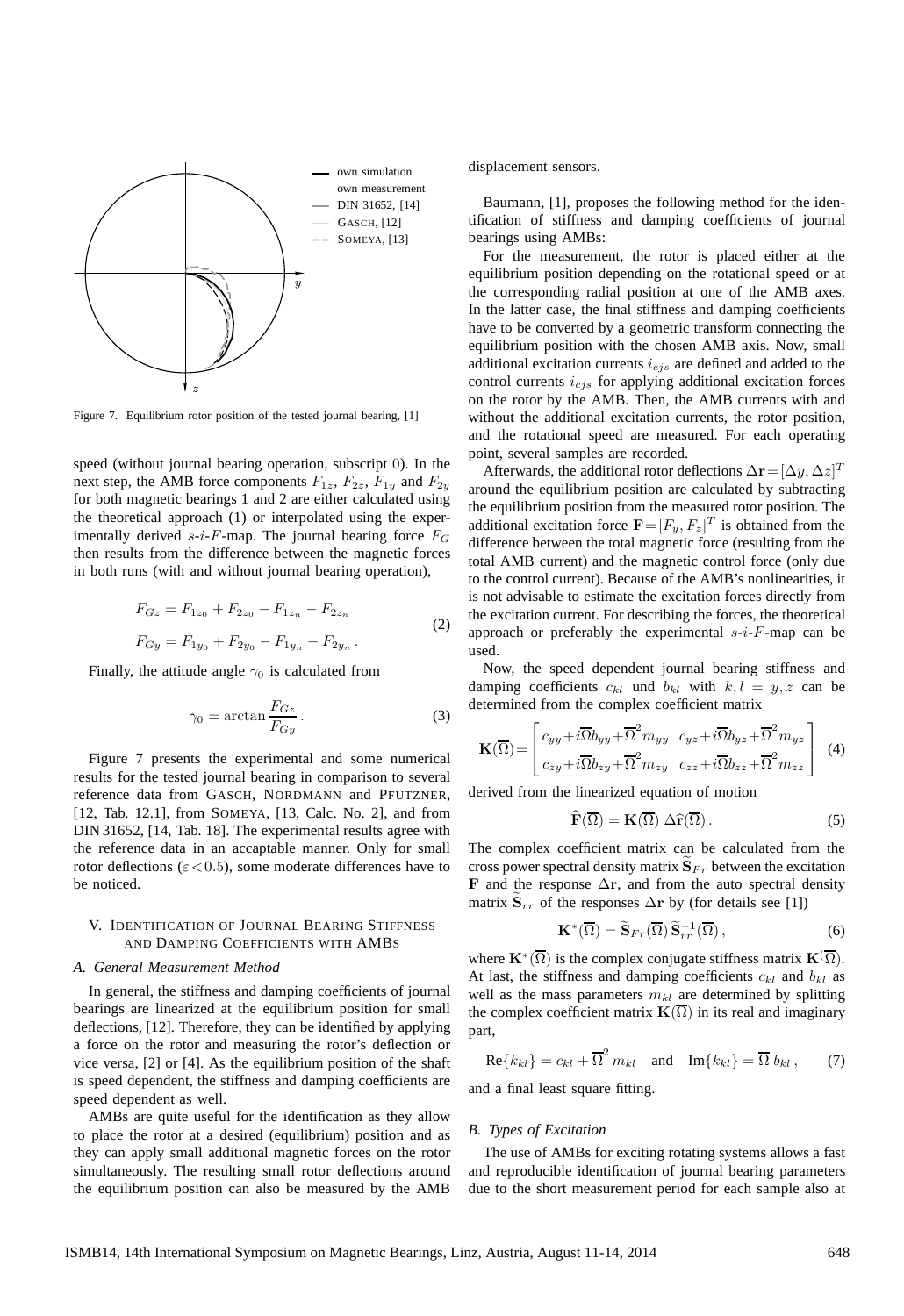different operation conditions. Depending on the measurement focus, several types of excitation can be realized:

- Noise excitation: Providing a broadband white noise signal, all relevant frequencies are excited.
- Sine sweep excitation: Providing a sine sweep as excitation current, a specific frequency range is excited at an increased energy level compared to the noise excitation.
- Impulse excitation: A short force impulse excites all relevant frequencies of the system. The excitation time is minimal.

The proposed identification method was already tested for a simoultaneous, but uncorrelated noise excitation in two independent directions at the test rig in Figure 1. The identification method was not only applied at constant rotational speeds but also at rotor run-up processes in a short speed interval around the nominal rotational speed, [1]. Some results of these tests are shown in Figures 8 and 9. The tests with sine sweep and impulse execution at the same test rig are still going on.



Figure 8. Measured journal bearing stiffness coefficients  $c_{kl}$  at stationary operation and during run-up processes depending on the Sommerfeld number So, [1]



Figure 9. Measured journal bearing damping coefficients  $b_{kl}$  at stationary operation and during run-up processes depending on the Sommerfeld number So, [1]

# VI. POSSIBLE SOURCES OF ERRORS

The correct identification of journal bearing characteristics strongly depends on the exact measurement of the journal bearing force. As the journal bearing force is determined from the difference of the AMB forces in two separate runs respectively with/without the small excitation current, situations with almost identical or very small AMB forces are critical to the exactness. These critical situations are at the one hand especially measurements with small journal bearing forces as they occur for small Sommerfeld numbers or small rotor eccentricities in the journal bearing, and at the other hand measurements with small AMB forces which occur for large Sommerfeld numbers respectively for large rotor eccentricities in the journal bearing.

Additionally, the measurement accuracy of the AMB rotor position and the accuracy of the AMB control chain have to be kept in mind. Furthermore, the  $s-i-F$ -map has been derived experimentally by using the same technical devices and additional strain gauges.

For the used test rig, the  $s-i-F$ -map itself has a measurement inaccuracy of  $6,4%$ , and the force measurement by the  $s-i-F$ map of the AMBs has an inaccuracy of 12,2 %. Summed up, the determination of the attitude angle and the journal bearing rotor position have a measurement inaccuracy of 24.4 % respectively 5 %. This means that the above experimental results are quite acceptable.

Besides the measurement inaccuracies, the influence of oil grooves and other form deviations of the journal bearing have to be considered, and the exact positioning of particularily the AMB sensors has to be ensured.

#### VII. SUMMARY

Active Magnetic Bearings are a powerful tool for the parameter identification of journal bearings. The position of the shaft in the bearing and the loading of the shaft can be set independently in a certain range. Additionally, it is possible to apply a reproducible excitation on the bearing at the same time easily.

The equilibrium position and the stiffness and damping coefficients of a journal bearing have been measured successfully by using AMBs as support, sensors and actuatos simultaneously. For this, it was necessary to determine the magnetic forces in the AMB. It has been shown that the presented idealized nonlinear equation is not sufficient, but the use of an experimentally derived  $s-i-F$ -map delivers good results. This  $s-i-F$ -map can be measured with a certain effort.

The described methods using AMBs for parameter identification in rotating systems can be adapted to other applications, for example squeeze film dampers, tilting pad journal bearings or components with elastomers.

#### **REFERENCES**

- [1] K. Baumann, *Dynamische Eigenschaften von Gleitlagern in An- und Auslaufvorgängen*. Dissertation TU Darmstadt, 2010.
- [2] J. Glienicke, *Feder- und Dämpfungskonstanten von Gleitlagern für Turbomaschinen und deren Einfluss auf das Schwingungsverhalten eines einfachen Rotors.* Dissertation TH Karlsruhe, 1966.
- [3] E. Knopf, *Identifikation der Dynamik turbulenter Gleitlager mit aktiven Magnetlagern*. Dissertation TU Darmstadt, 2001.
- [4] T. Someya, *Stabilität einer in zylindrischen Gleitlagern laufenden, unwuchtfreien Welle – Beitrag zur Theorie des instationär belasteten Gleitlagers.* Dissertation TH Karlsruhe, 1962.